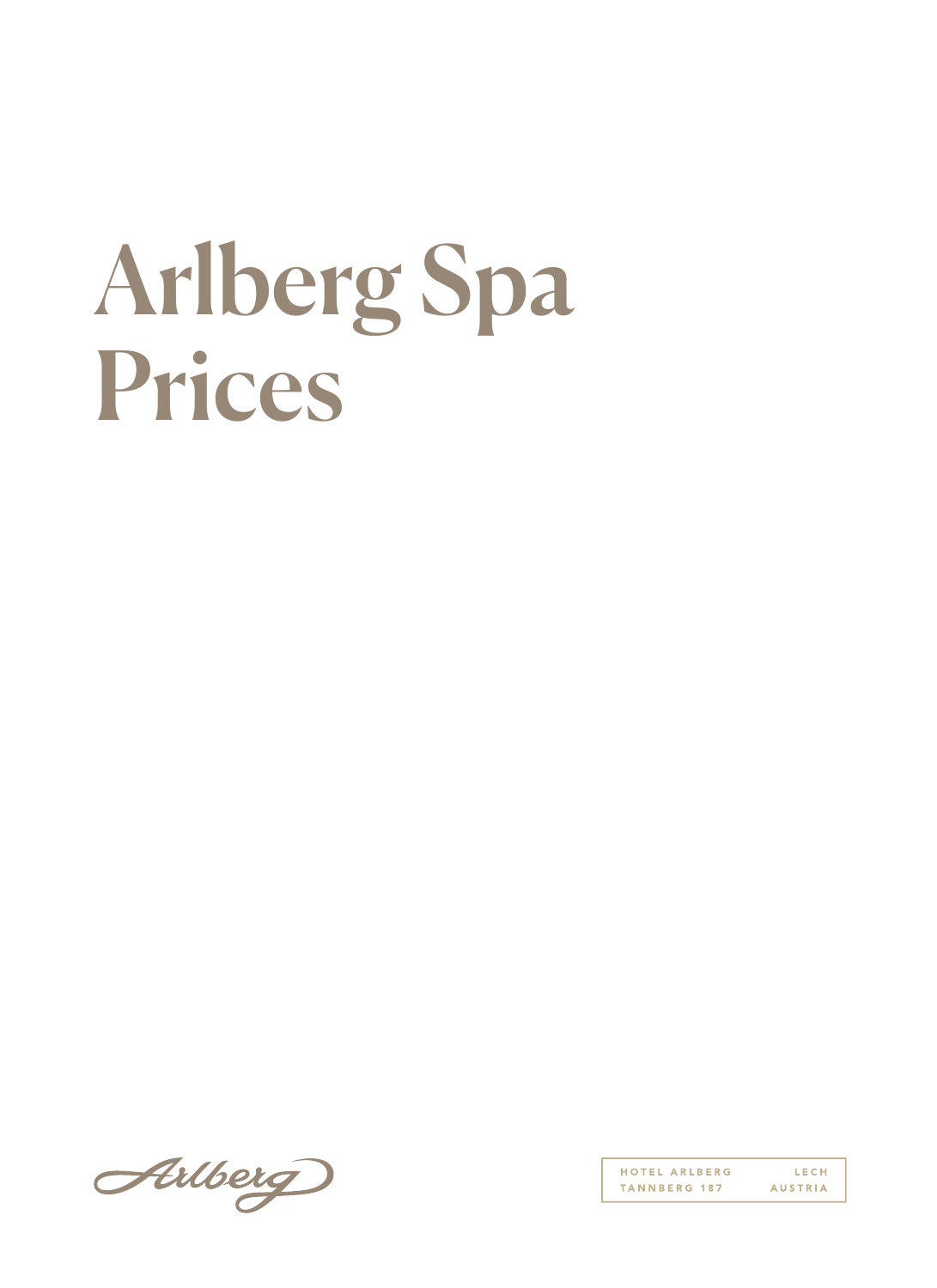## **Body Treatments**

| <b>CLASSIC MASSAGES</b>                                                            |                |                |  |
|------------------------------------------------------------------------------------|----------------|----------------|--|
| <b>TEILMASSAGE Partial massage</b>                                                 |                | 25 Min / 65 €  |  |
| <b>SPORTMASSAGE Sport massage</b>                                                  | 25 Min / 75 €  | 50 Min / 115 € |  |
| GANZKÖRPERMASSAGE Full body massage                                                | 50 Min / 105 € | 80 Min / 190 € |  |
| <b>KOPFMASSAGE Head massage</b>                                                    |                | 25 Min / 65 €  |  |
| FUSSREFLEXZONENMASSAGE Reflexology massage                                         | 25 Min / 65 €  | 40 Min / 77 €  |  |
|                                                                                    |                |                |  |
| <b>SUSANNE KAUFMANN BODY TREATMENTS</b>                                            |                |                |  |
| <b>RELAX TREATMENT BODY</b>                                                        |                | 50 Min / 125 € |  |
| Regenierende Entspannungsmassage mit Aromaöl und sanftem peeling.                  |                |                |  |
| Regenerating relaxing massage with aroma oil and mild peeling.                     |                |                |  |
| <b>HERBAL BODY OIL MASSAGE</b>                                                     |                | 50 Min / 115 € |  |
| Wählen Sie aus folgenden Ölen: Granatapfel/hautstraffend oder Ingwer/detox         |                |                |  |
| Choose between following oils: pommegranate/body firming or ginger/detox           |                |                |  |
| DETOX ÖL PEELING                                                                   |                | 50 Min / 115 € |  |
| Entschlackendes Ganzkörperpeeling inkl. leichter Massage, Sesamöl, Jojobaperlen.   |                |                |  |
| Detoxing full-body peeling incl. light massage with sesame seed oil, jojoba peeds. |                |                |  |
| KÖRPER PEELING Body peeling                                                        |                | 25 Min / 65 €  |  |
|                                                                                    |                |                |  |
| <b>AYURVEDA</b>                                                                    |                |                |  |
| KOPFMASSAGE SHIRO MUKHA ABHYANGA head massage                                      |                | 25 Min / 65 €  |  |
| FUSSMASSAGE PADABHAYANGA foot massage                                              |                | 25 Min / 65 €  |  |
| GANZKÖRPERMASSAGE full body massage                                                |                | 60 Min / 148 € |  |
|                                                                                    |                |                |  |
| <b>SPECIAL MASSAGEN</b>                                                            |                |                |  |
| <b>HOT STONE MASSAGE</b>                                                           |                | 50 Min / 120 € |  |
| <b>LOMI LOMI NUI MASSAGE</b>                                                       |                | 80 Min / 180 € |  |
| <b>SHIATSU MASSAGE</b>                                                             |                | 50 Min / 150 € |  |
|                                                                                    |                |                |  |

## **Beauty & Cosmetic**

## SUSANNE KAUFMANN

| ALKALINE DETOX SIGNATURE TREATMENT Cleaning facial treatment   | 50 Min / 125 €   |
|----------------------------------------------------------------|------------------|
| TRANSFORMATIVE SIGNATURE TREATMENT Individual facial treatment | 80 Min / 165 €   |
| ANTI-AGING SIGNATURE TREATMENT Age preventative treatment      | 80 Min / 175 €   |
| <b>COLLAGEN RENEWAL TREATMENT Age restorative treatment</b>    | 50 Min / 145 €   |
|                                                                |                  |
| <b>SUSANNE KAUFMANN FOR MEN</b>                                |                  |
| ALKALINE DETOX SIGNATURE TREATMENT LINIE M                     |                  |
| Cleaning facial treatment for men                              | 50 Min / 125 €   |
| <b>TRANSFORMATIVE SIGNATURE TREATMENT LINIE M</b>              |                  |
| Individual facial treatment for men                            | 80 Min / 165 €   |
| DEEP CLEANSING BACK TREATMENT LINIE M                          |                  |
| Intensive Reinigung des Rückens                                | 50 Min / 135 €   |
|                                                                |                  |
| <b>COSMETIC</b>                                                |                  |
| <b>MANIKÜRE</b> Manicure                                       | 50 Min / 75 €    |
| MANIKÜRE MIT LACK Manicure with lacquer                        | 75 Min / 85 €    |
| PEDIKÜRE Pedicure                                              | 50 Min / 90 €    |
| PEDIKÜRE MIT LACK Pedicure with lacquer                        | 75 Min / 100 €   |
| LACKWECHSEL Nair varnish change                                | 20 Min / 26 €    |
| <b>BEAUTY EXTRAS</b> Eyelashes, eyebrows                       | $22 - 47 \notin$ |
| WARMWACHS-HAARENTFERNUNG Warm wax hair removal                 | 22-77€           |
|                                                                |                  |
| RÜCKENPFLEGE Back care                                         | 50 Min / 160 €   |
|                                                                |                  |
| <b>DAY SPA</b>                                                 |                  |
| NUTZUNG DES SPA FÜR EXTERNE GÄSTE Day spa for external guests  | 70€              |
| MIT BEHANDLUNG Day spa combined with a treatment               | 45€              |